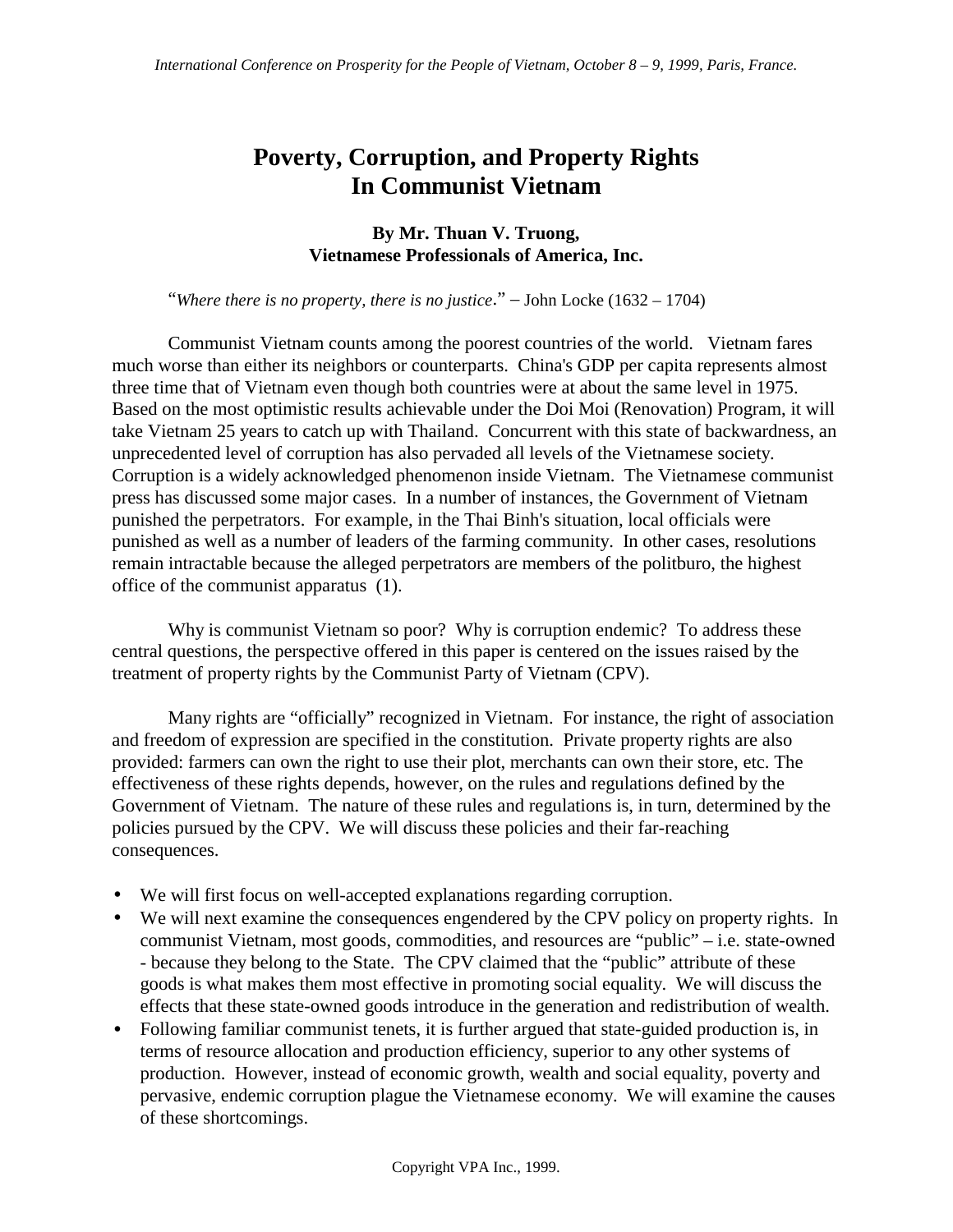### **Common perception on corruption**

The World Bank (2) stated that: "The state's monopoly on coercion, which gives it the power to intervene effectively in economic activity, also gives it the power to intervene arbitrarily. This power, coupled with access to information not available to the general public, creates ample opportunities for public officials to promote their own interests, or those of friends or allies, at the expense of the general interest". This statement describes one of the main causes of corruption. Indeed, the CPV, by having the monopolistic control over all aspects of economic life, grants Vietnamese Government officials extraordinary discretionary powers. The CPVcreated institutional environment creates the Vietnamese bureaucrat who is eminently powerful and virtually untouchable.

In addressing the curse of corruption and excessive bureaucracy, the sixth plenary meeting of the CPV Central Committee resolved, on January 25 - February 2, 1999, to launch a three-year "criticism and self-criticism" campaign to rid the party of its bad elements and restore leadership (3). In other words, self-purification is the guiding principle in providing an internal system of checks and accountability, which currently may not be adequate or does not exist. The CPV position here is - it should be emphasized - that the corruption problem rests essentially with a number of individuals who abused their power. Corruption is not the product of a communist system of organization whose values are deemed appropriate.

Contrary to the CPV position on corruption, it is argued in this paper that the causes of corruption and poverty in the Vietnamese society are the ways in which the CPV organizes the economy with its policy objectives, directives, rules and regulations to ensure achievement of theses objectives. We will elucidate our arguments by using the case of the CPV policy on "land to the tillers" in the framework of the Doi Moi Program.

#### **Right of use: a case study**

From 1975 to 1985, the collectivist experiment choked off the Vietnamese economy. The total command and control of the economy was of little use since the country was heading towards total collapse. Doi Moi changed course and alleviated some of these production problems by relaxing a number of controls. One of Doi Moi's changes allows farmers to control what they want to grow on the land provided for their use and be the owners of the cash flow that they generate with their own labor.

In Vietnam, an individual can legally own the use of up to 3 hectares of land to farm it for a period not exceeding 20 years. Subjected to the 3 hectares limit, land transactions are, however, tightly regulated (4). Because of these constraints, land transactions among private citizens only occur on an exception basis. In addition, farmers have little control over the income they may generate from working the land as practically all aspects of farming – for example, procurement of seeds and fertilizers, irrigation, crop sale and export, credit etc… – are controlled by either a government agency or a state-owned enterprise (SOE), which has monopoly rights on these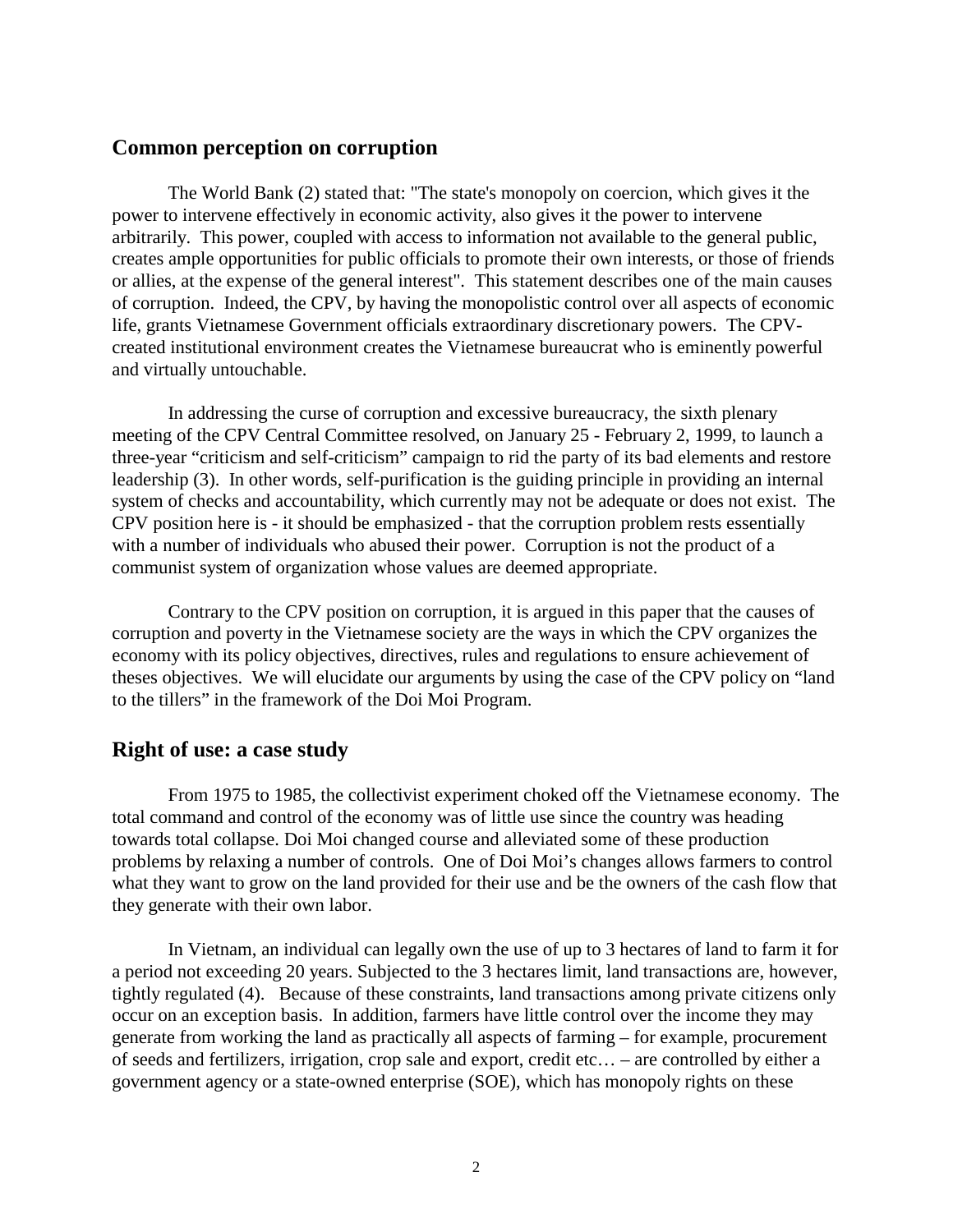activities. Farmers have no leverage in bargaining for better terms of trade from these public and para-public organizations.

A single bad crop, caused by inclement weather, is sufficient to force farmers to sell their land back to the government to pay for debts they accumulate while purchasing seeds and fertilizers. Financially, farmers (small by the plot standard) are always in a precarious position. This rigidity in private ownership and its related costs put farmers in an unwinable position. The State, through its land allocation process and associated agricultural policies, effectively, remains the owner of the land. In other words, what is provided on the one hand to the individual farmer, i.e., right to use the land, can be rendered ineffective through the State's control of other aspects of farming: costs of fertilizers, sales of crop, etc. The precarious nature of the right to use and transact the land in the face of income uncertainties due to procurement and price restrictions gives little incentive to farmers to invest and enhance the value of the land. They will do little more than what is required to feed themselves and their families since the additional effort will not improve their welfare. This is the primary cause of under-production in agriculture.

The case of farm land is quite important because of a number of reasons.

- First, in agrarian Vietnam, it affects 80 percent of the population whose livelihood depends on their tenure of the land.
- Second, because of its sheer dimension and significance, the farm land case is representative of CPV policies in other matters as well. Invariably across the whole economic spectrum, the CPV policy is to render the conditions of successful private production largely unattainable (e.g., small plot of land, costs of agriculture input/output imposed by state monopolies) in addition to setting highly restrictive rights to transfer wealth (e.g., the transfer of the right to use the land is practically infeasible).
- Formal legal rights i.e., rights granted by CPV have little value and meaning when the associated costs pertaining to the exercise of these rights are rendered prohibitive through government rules, regulations and policies. In addition, the right to control critical aspects of land-related transactions gives CPV members ample latitude to pursue whatever activities they so desire, including the abuse of that prerogative by selectively and temporarily relaxing that control in exchange for a bribe.

Individuals are being denied the possibility to become successful. *For these reasons, we are saying that effective private property rights are purposely negated by the CPV*. This is no surprise however since private holdings, and its related forms, are anathema to communist regimes. Such a treatment of property rights by the CPV is based on its fundamental belief that the State represents the interests of the general population more equitably and effectively since it is unencumbered by individual motives. To address these fundamental issues, let us first elaborate on the nature of the associated costs of goods.

### **Ownership of costs defines rights over goods**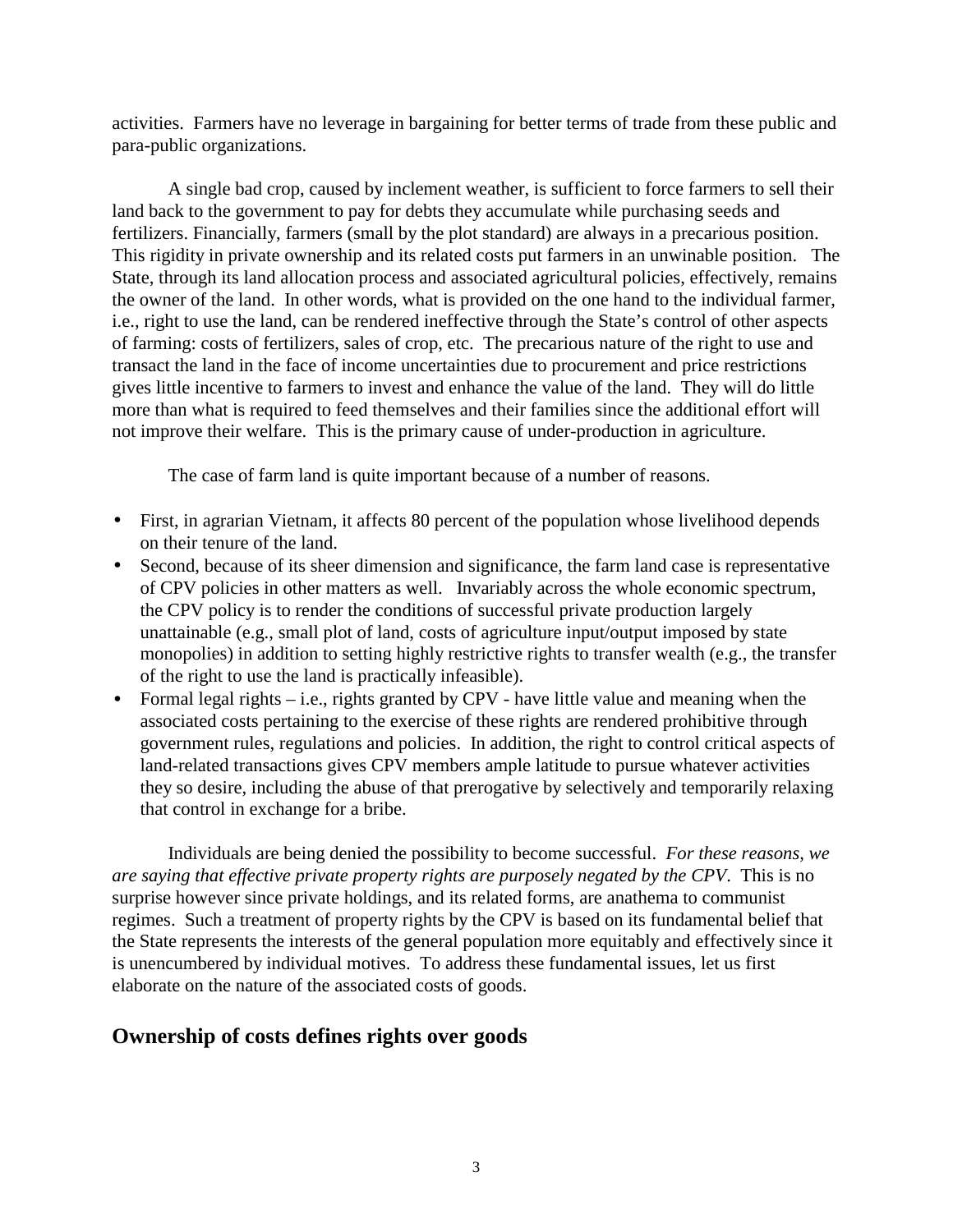Inherent to any commodity, there are related costs. It costs to either produce or acquire a good or service. It also costs to maintain the value of a good and service. Costs, in other words, define the feasibility of rights. Consider some of the following types of costs.

*Cost of transfer.* In a sale transaction, a loss or a profit can be made. In a sale transaction of a private good, an individual expends real resources on a commodity to enhance its value and incurs additional costs to transfer the ownership of that commodity to a willing purchaser. In the case of goods that belong to the State, i.e., state-owned goods, the situation is radically different.

- For state-owned goods, the resources needed to either acquire them or transfer their use to another party are neither absorbed and nor imputed to any particular individual. *No government official is personally liable for costs or losses incurred in transactions involving state-owned goods. Simply put, those who make decisions create costs that are borne by others and the society at large: this is the worst form of ownership for there is no mechanism to ensure accountability.*
- Profit is anathema to communist doctrine because it is argued that it represents a source of social inequality. Therefore, profit when made flows right back to the State and does not constitute any form of personal incentive to government officials. Nevertheless, an element of "capture" can be realized when the original owner (the State) of the good does not receive what the recipient of the good expends to acquire it. The capture factor represents corruption when the government official who approves the transaction can manipulate the exchange to his personal advantage at the expenses of the State and the society at large*.*

*Cost of protection*. Agreements reached in a sale define that transaction. The enforcement of the terms of the agreement is the measure of the sanctity of the contract in the society. For a private business, the discretionary control of the central and local governments at critical points of a sale process makes "protection" necessary because of ill-defined property rights. The greater the number of controls, the higher is the need for protection. For either a local or a central government official, similar protection is also "desirable" because the personal benefits they capture in such an exchange have to be kept secret*. In other words, almost everyone needs "protection" in a transaction that involves personal benefits of any kind.* If such protection becomes effective, the "privileges" or personal rights over goods, whether private or stateowned, are enhanced. In turn, the protection authority will erect further rules, regulations and legal institutions to preserve the profitable arrangement.

All of the preceding conditions are present in communist Vietnam. Dinh (7) described how excessive and contradicting legislations are contributing to making fertile grounds for corruption. The preceding conditions do not come to existence by accident. Rather, ambiguous policies, rules and regulations are enacted to permit transactions that are not otherwise possible. The delineation of the rights over goods comes from self-enforced agreements among individuals who have an advantage in getting the protection and others who benefit in providing them. With the absence of well-defined legal private rights, *these protection agreements have to be proctored outside of the existing legal structure and can only be, however, of temporary value.* In such an environment, it is without saying that an acceptable measure of predictability to conduct business is very hard to achieve. Limited predictability deters investment and dampens economic activities and growth.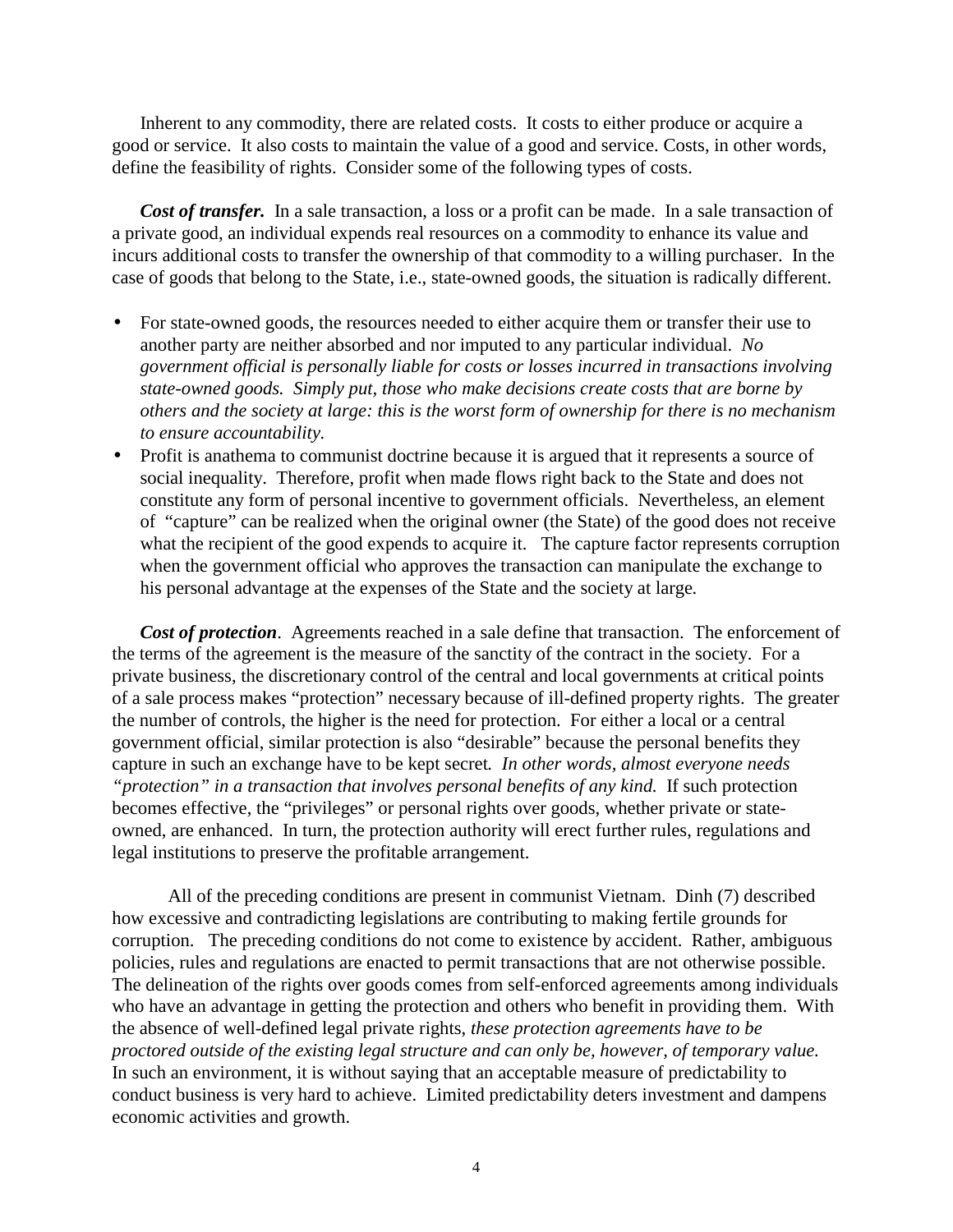It should be clear by now that a sound comprehension of the ownership of the associated costs of goods is fundamental to understanding the rights over these goods. The ownership of costs determines the associated rights over these goods. From the cost perspective, the prerogatives of government officials are quite extreme:

- For state-owned goods, the costs of transaction are borne by others. Accountability cannot be realized under this condition.
- For private goods, their discretionary powers allow them to determine the outcome and nature of a transaction agreement.
- In all cases, the potential to exact a bribe exists.

These exceptional conditions are justifiably under the control of CPV members because they serve the public needs. Control rights are, however, only one aspect of that framework.

## **The myth of equitable distribution of wealth**

According to communist precepts, private holdings and the factors that help to enforce these institutions – profit is one such prominent example - are the primary causes of social inequality. Following this logic, state-based wealth, represented by state-owned goods, is paramount to the wealth of a nation. Devoid of any individual imperatives, the pool of stateowned goods can fully be utilized to promote social equality by addressing the broader and higher needs of the population.

Communist Vietnam follows these precepts to the letter. Taking away from the rich and eliminating mechanisms that would allow differences in personal wealth to resurface are policies that are pursued in the drive toward social equality. The CPV very effectively and swiftly achieves these objectives. Wealth that is accumulated belongs to the State. That is the easy part.

 The redistribution of wealth to the general population represents however a totally different challenge*. The feasibility of equitable redistribution hinges on a number of fundamental issues, none of which is, however, resolved to any degree of satisfaction.*

- It is often assumed that the CPV represents the interests of the general population. Nothing is further from the truth. Politicians gain power when they are effective in promoting the interests of groups that are organized. Groups that are not organized - such as the rural population, which constitutes 80 percent of the population in Vietnam - yield little power and consequently are left out and stay on the margins of the society. *It is therefore important to point out that the CPV only represents its own narrow constituencies, and not the public interests.*
- The determination of a "just" price (price being a measure of scarcity) for transacted commodities, "fair" compensation for services rendered, etc., are fundamental to equitable redistribution. Criteria used to define these equality mechanisms have, however, never been conceived or worked out. Therefore the problem of equality, or more explicitly, *the question of a fair or equal redistribution of wealth has never been resolved in any communist regime.*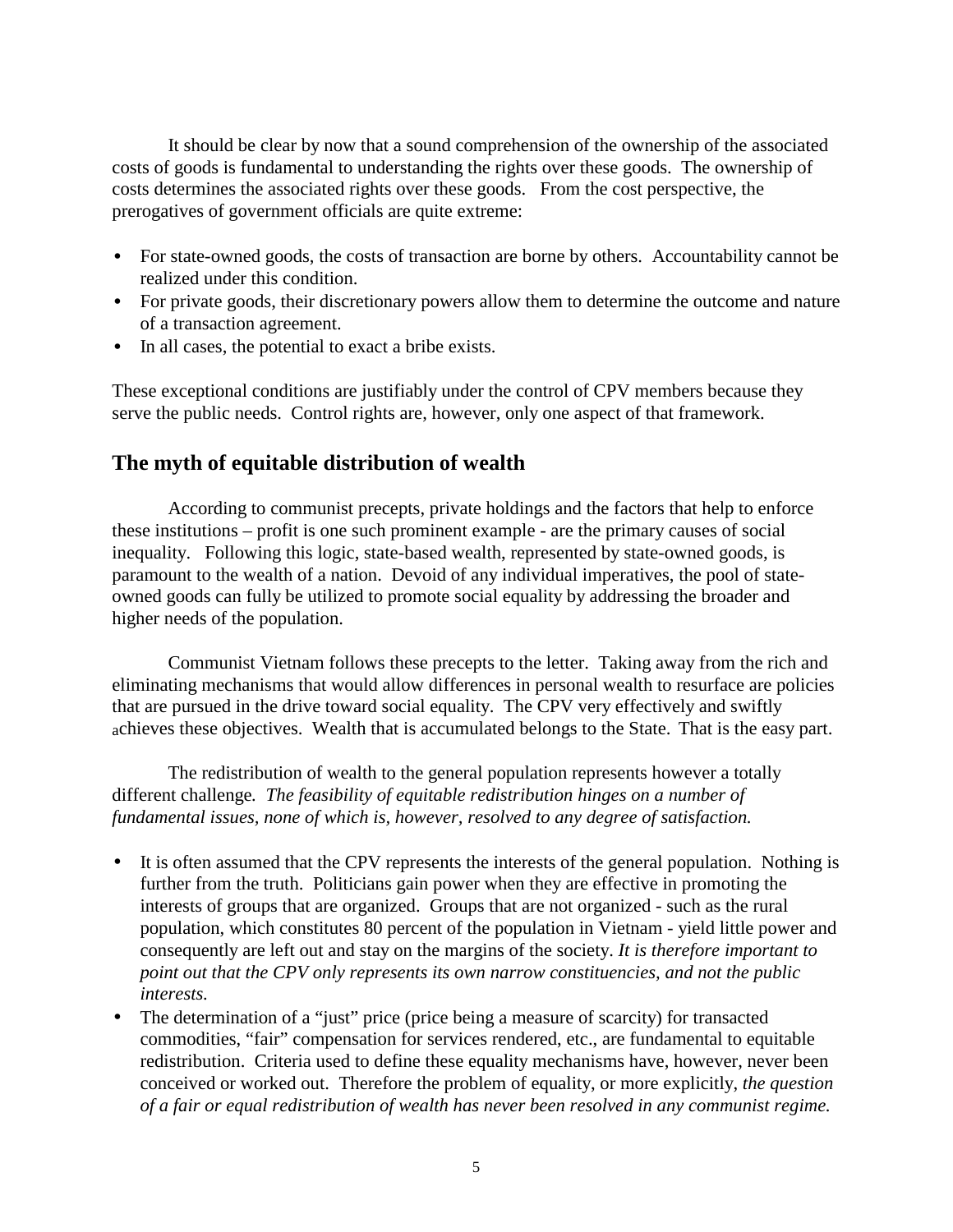*Instead*, as it will be discussed later*, there only exist discretionary mechanisms that cater to current political expediencies and compromises.*

• It is said that private citizens have no rights over state-owned goods. Therefore, profiting from state-owned goods for private purposes would not be feasible. State-owned goods are, therefore, the preferred repositories of the national wealth for distributional purpose. The view is that rights are regarded as absolute, rights exist or they don't and that there is no intermediate state. Unfortunately, this last assumption only represents a convenience for argumentation but is not valid in reality. Let us explain.

## **Control rights are private rights for a very few**

Barzel (5) observed that what really matters for an individual is his ability to "use" a given commodity. Under these considerations, it can be seen that the extent to which an individual can enjoy the attributes of a good actually defines his rights over that good. To make his point, Barzel stated that "anyone who expects to benefit from an asset, be it a legal owner or a thief, is (at least) a partial owner". To include this real but informal dimension, Barzel defines property rights to include legal (formal) property rights and economic (informal) property rights  $\tilde{(\ }^{1}).$ 

In the case of an import/export license, price controls, land, etc., one can observe that the guardians of the state-owned goods, i.e., CPV members, have exclusive prerogatives over the benefits that these state-owned goods can provide:

- They can derive income from them in the form of capture at transaction time.
- They can exclude others from using them.

 $\overline{a}$ 

They can also grant similar advantages to selected others.

*It is emphasized that each one of the preceding prerogatives represents in fact an attribute of private ownership.* The first one, which results in monetary gains, is the result of corruption. The second and third prerogatives are attributes of private discretionary power. One can now realize that *the attempt to eradicate private property rights in communist systems has never been able to prevent "informal" forms of private rights – i. e., economic rights - to exist.* In other words, legal rights are what the communist system legislates, and economic rights represent the actual forms that these rights take in the environment affected by this legislation. *Rights are therefore neither absolute nor wholesome. Rather, rights are partial, fragmented and discrete*. With these distinctions in place, it becomes clear that the *control rights that CPV members have over stateowned goods represent in fact their own and exclusive private rights over these goods.*

The informal, yet real and highly tangible, forms that these rights take yield, however, insidious results with far-reaching consequences:

• This fixation on public wealth based on state-owned goods renders private wealth, regardless of its source, highly suspect. In such conditions, personal wealth, when generated, has to

<sup>&</sup>lt;sup>1</sup> Footnote: This paper uses the conceptual framework developed by Barzel to analyze property rights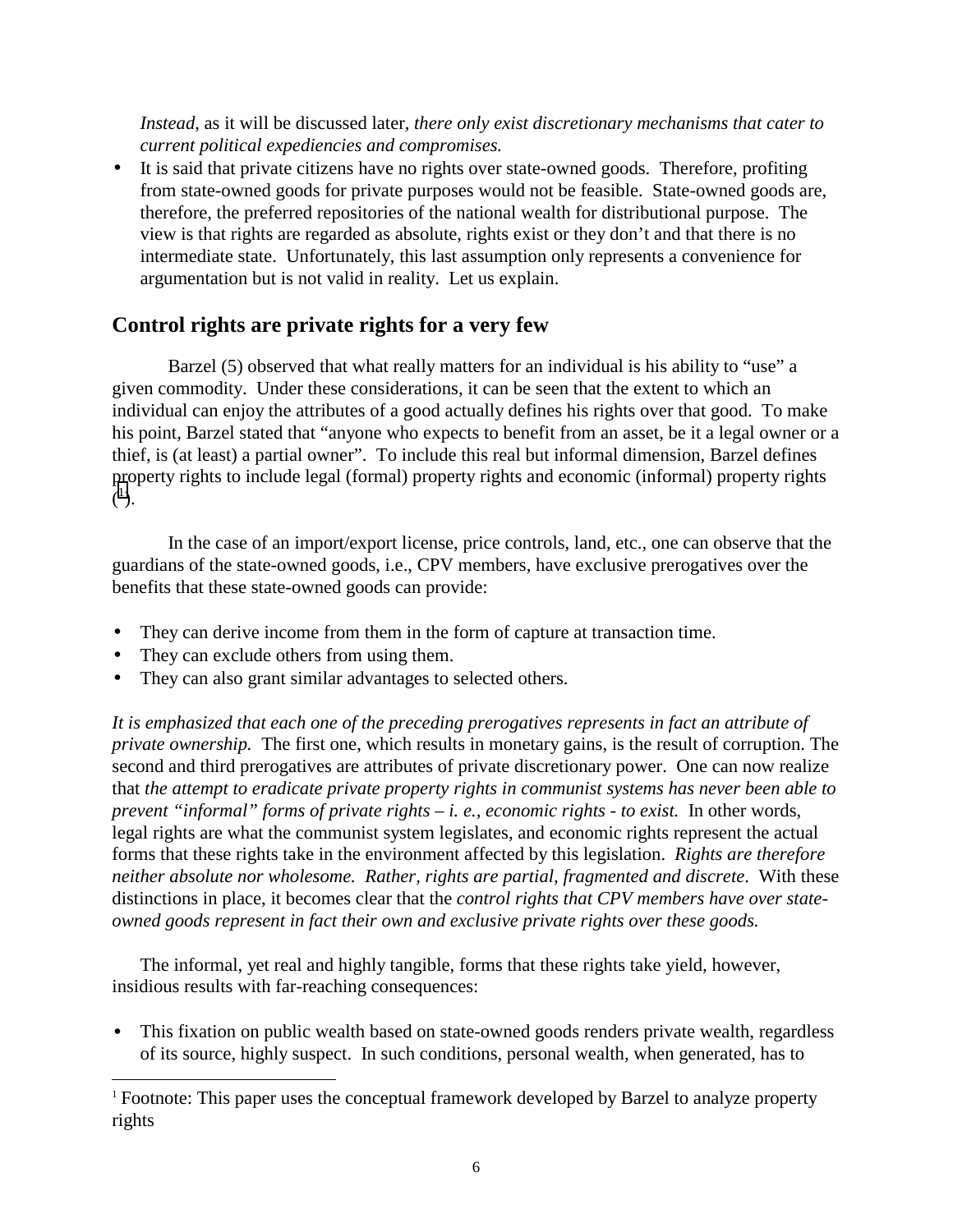either be hidden (cash hoarding) or flee the country (money laundering). Both cases constraint the economic growth of Vietnam.

- The use of these control rights to enhance the welfare of all Vietnamese is what the CPV likes to profess. But in a regime that practices divisiveness as a means to govern, the common thread that can drive activities of any significance cannot be any more than the least common denominator found in the society: it is the greedy needs of individuals. Benevolent behavior has therefore little room in Vietnam.
- It is much worse, however. None of the control rights are transferable. This transient characteristic of rights instills a potent incentive to seize whatever opportunity presents itself. Any reason for restraint is lacking since state-owned goods belong to no one: what one does not take, others will. *This behavior can be equated with that of a "roving bandit", using Olson's terminology (6), a characterization which underlines the predatory trait of such a destructive combination of factors.*
- In such a distorted one-sided framework, the corruption domain is in essence equated with the state-owned domain. State-owned goods are no longer understood in this context as goods or services produced for the benefit of all Vietnamese. They are distinctly different: they have instead become a "chasse guardee" for members of the CPV.

I*nstead of being the repository and source of wealth for the benefit of all, state-owned goods have turned instead into an exclusive source of appropriation that only benefits a very few, i.e. members of the CPV. The population-at-large is excluded and is fundamentally disadvantaged. The negation of private property rights as a mechanism to promote social equality is therefore a mistaken belief*. As long as this policy is maintained, the appropriation of economic rights by those who are in a position to benefit will continue to prevail with all the perversity and socially detrimental effects that such an arrangement can provide. Under these conditions, the myth of the property of the state as a beneficial repository of wealth for the general population should be put to rest.

### **Under-production, corruption and control rights**

Besides state-owned goods, the other lever on the economy is constituted by the State-Owned Enterprises (SOEs), the productive arm of the CPV in the generation of wealth. According to well-known communist tenets, the primary objectives of the production function are to produce goods and services and to allocate them in a manner that meets the overall needs of the society. Price and demand are, in the so-called market socialism framework, allowed to be determined by the market and supply will adjust accordingly. The technical question, as it is posited by the CPV, is one of efficient resource allocation and hence of production. At least, that is the theory.

Although prices controls were practically abolished with Doi Moi, and prices of most consumer goods sold through state stores are allowed to be determined by the market, other mechanisms - such as discretionary credit policies, input and output subsidies, import duties, cross-subsidies between SOEs, and political directives - determine the structure of the national production according to the CPV overall priorities. These policies introduce structural distortions and conceal the real production costs. Because of their monopolistic nature, SOEs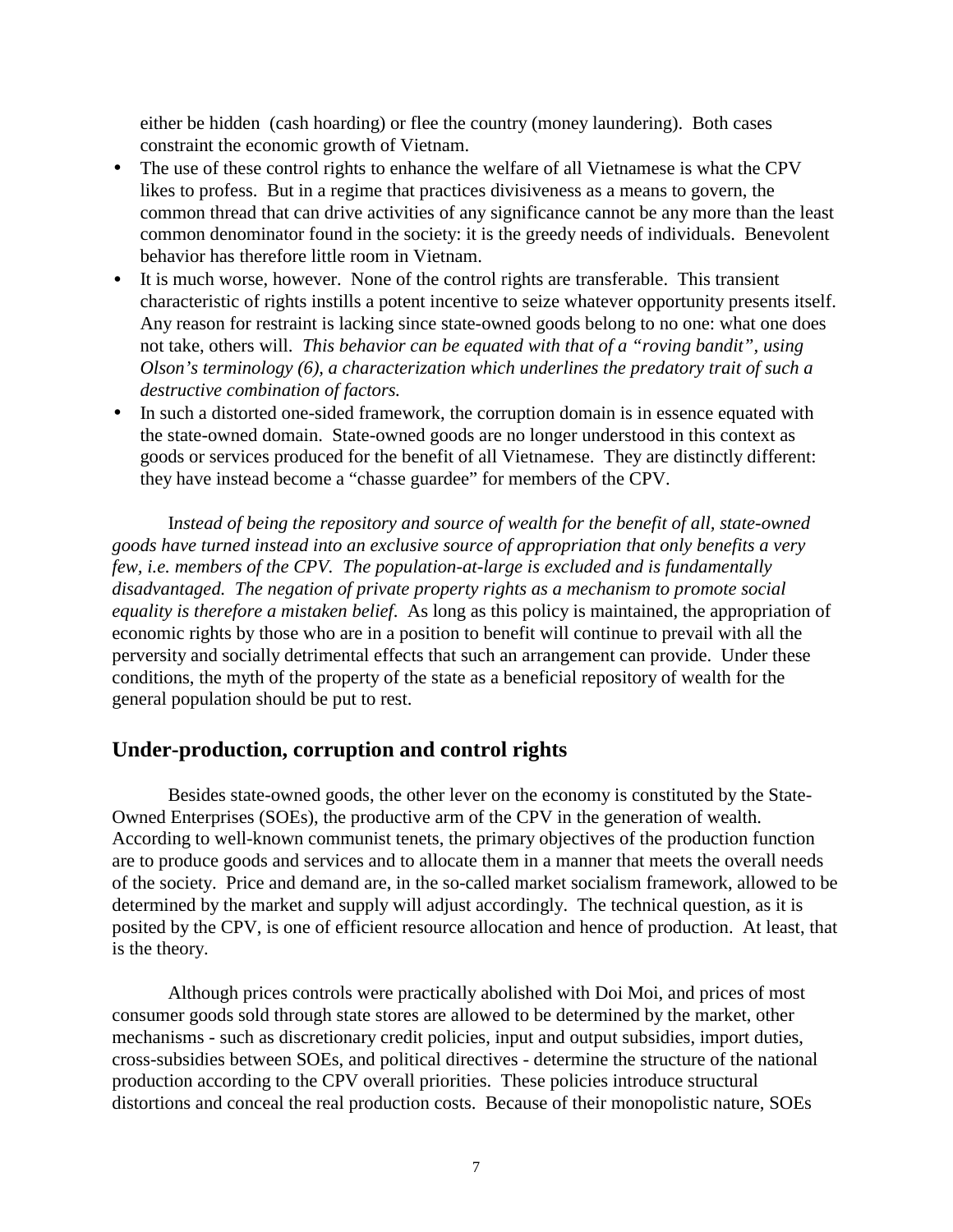manipulate prices and further distort the actual demand for goods. *As a result*, *real production* c*osts and scarcities cannot be assessed*.

From the standpoint of SOEs' managers, there are no personal incentives to produce since realized financial profit is directly transferred to the state's coffers. There is no competition, and success, therefore, does not come in meeting the requirements of the market at the lowest possible prices. The only measures of success that remain are the CPV directives. To comply with these directives is however difficult since the CPV is really not one but several constituencies. To insure their personal advancement, SOE managers spend their time securing support from these different factions of the CPV and seeking consensus, more credits and exemptions from ministries.

Favors obtained from government officials have to be reciprocated. This trading of mutual advantages and influences renders impossible any tracking of accountability. This kind of "trading system" (8) has helped to breed corruption and dishonesty throughout the economy. Financing, and other privileges, is determined by cozy relationships with the government. The cash flow rights of the State only serve to nurture the political allocation of capital, which constitutes the real source of corruption.

This collusion of interests takes an even deeper dimension. SOE managers and government officials command power over constrained buyers and consumers and can exact bribes most effectively when they create shortages. Shleifer and Vishny described the situation in the Former Soviet Union (FSU) as follows (9): "Managers and bureaucrats prefer to collect bribes, even despite all the waste associated with queuing and lobbying, they will try to create a shortage. The industry's objective is to maximize the value of bribes". *The worst imaginable conditions can now be found assembled in a single environment: distortionary policies which represent structural obstacles to production, combined with a monopolistic context where shortages become a central tool to exact power and bribes.* Vietnam's dreadful economic performance brings these realities to a higher plateau. The SOE sector in Vietnam, which is currently contributing about 30 percent of GDP (10), weighs indeed very heavily against the health of the economy.

A number of other important and related aspects should also be noted.

For the politician or government official, leveraging one's control rights over goods is possible only when property rights are poorly defined*.* The natural strategy for these politicians and government officials is to cause and perpetuate this situation. In the case where for the same goods, ownership rights (control and cash flow rights) are distributed to different entities (central, local government, and private citizens), as in communist Vietnam; a unique situation is created in which all common ground between these owners is effectively eliminated. *From whatever angle one may look, this arrangement creates an environment in which any advantage gained by some necessarily diminishes the position of others. This condition is a fundamental source of contention and divisiveness in the society and is detrimental to everyone's welfare. It is pitching the ruling class against its own people.*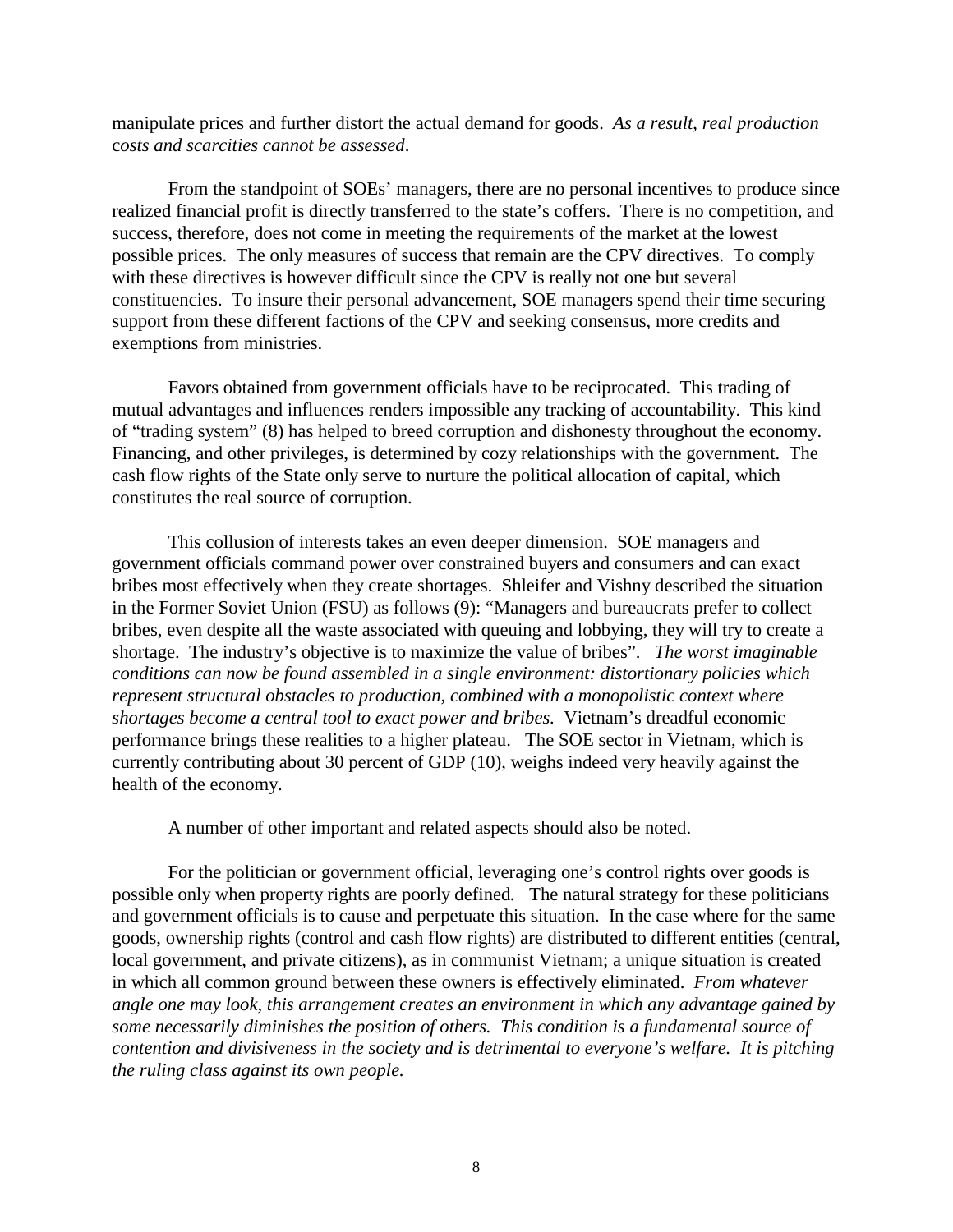This focus over income capture and its redistribution at the expense of the creation of wealth includes all the key attributes of a "distributional coalition", a social phenomenon thoroughly studied by Olson (11). The distributional coalitions are "…overwhelmingly oriented to struggles over the distribution of income and wealth rather than the production of additional output". *Under these terms, the CPV is a distributional coalition that has, by design, created a highly distorted one-sided economy where its members define policies, rules and regulations to make themselves better off through the control of both legal and economic (i.e., formal and real) rights and capture of income and power generated by those rights.*

The quest for sustainable growth and efficiency has thus become intractable.

#### **Cures for shortage conditions**

Economists will tell us that shortages can essentially be cured by removing policy distortions (e.g., monopolistic rights and subsidies) and by liberalizing prices.

Shleifer and Vishny observed that, in the Former Soviet Union (FSU), official prices on certain items were raised 100 and 200 percent in 1991, and then again, in 1992, to combat shortages. The intended effect of the price increases was to raise the profit margin and to create, accordingly, the incentives to produce more. The 1991 and 1992 price increases yielded, however, different outcomes. In the first instance, the production level remained unchanged. In the second instance, the increases in production were remarkable. It is important to understand the differences behind these two situations. Shleifer and Vishny offered the following explanations:

- In the first instance, profit that was realized was entirely taxed away and flowed right back into the State's Treasury. Profits did not yield any advantages to SOE managers and government planners. Hence, the incentives to produce more were lacking. When prices increased, in that context, the official price became in fact the marginal cost for the SOE manager, making it even harder for him to extract a bribe. As a result, the effect of a 100-200 percent price increase on under-production became more perverse. Managers of the SOEs made shortages of goods worse to maintain their same level of benefits.
- In the second instance, the Yeltsin Government legislated that the store managers could keep a much larger portion of the profits - i.e., profits were not taxed away - and the response was instantaneous as a consequence. There was an instantaneous increase of goods offered on the shelves.

Vietnam, even when viewed under the best angle as a world producer of both rice and coffee, presents a number of striking similarities with the economic conditions of the FSU. Let's first note that high production in the case of rice and coffee is the result of a mobilization of resources for political purposes, a quite common practice found in communist systems. The small farmer is induced to produce more because he gets an increase in his income. This increase, although important to the farmer, is however negligible in the overall scheme of things. These Vietnamese commodities command much lower prices on the world market, 20 percent in the case of coffee (12), than comparable items produced in other countries. The main cause of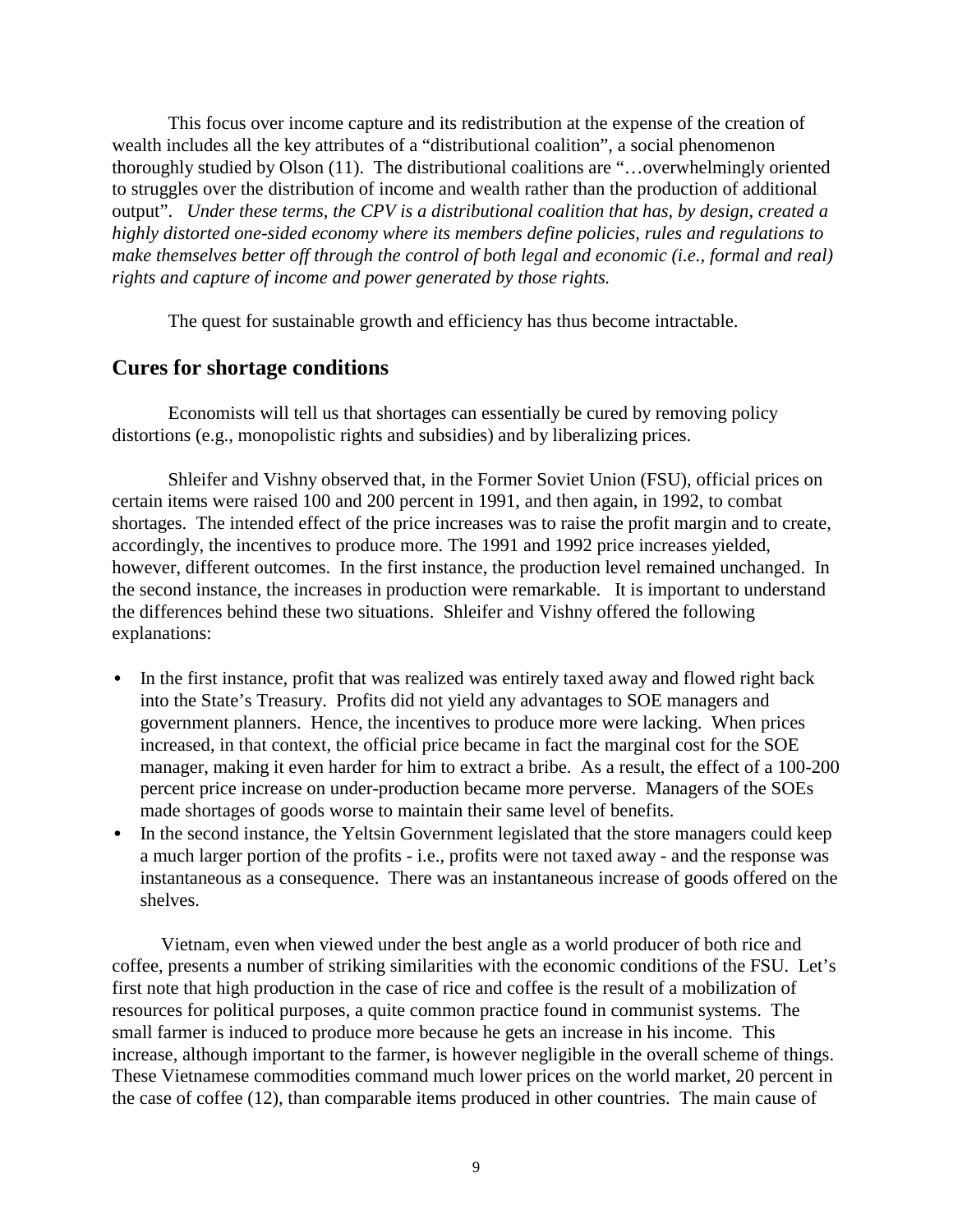these low prices is due to a lack of quality control because of inconsistent crops, a lack of standardization in processing, insufficient investment in equipment, etc.

Promoting quality control, however, requires a different dimension, a totally different set of yardsticks and processes. Small farmers have no means to play in that league. They have no other choice but to sell their crop at a local market or to an SOE. The SOE in turn has very little incentives to invest in the farmers to establish higher quality control because their interests are clearly conflicting. The state cooperatives, as units of production, will mostly behave the way SOEs behave. For these reasons, price liberalization, in the context of market socialism, has little production-enhancement effect. Under-production under a dire state of poverty definitely characterizes the Vietnamese economy, a condition that is quite similar to the one found in the FSU.

For growth to be sustained, efficient use of resources and enhanced productivity have to become the driving forces in the economy. Nothing in the current environment indicates that these changes will occur any time soon. After all, if these high productions of rice and coffee were real success stories and since they affect the majority of Vietnamese farmers, one should wonder why these farmers remain as consistently poor as they are? The perennial poverty of the farmers reflects indeed a system whose values are misplaced, whose priorities are misdirected and whose institutions are deterrents to private investment and economic growth.

As long as the CPV remains in control of the economy, its objectives will override any other consideration. SOE managers will follow CPV objectives since this is a requirement for advancement. The other potent mechanism for the government elite to gain power and/or to receive income does not come from maximizing SOE production and profit since such actions have little value to government officials (planners or managers). Rather, it comes from creating shortages.

*Price liberalization will increase production only when the producers can keep the profits generated by their work. Property rights to producers have to be recognized and legalized and therefore this, ultimately, calls for the privatization of profits. This is the basis of the cure of under-production and shortages.*

### **Conclusion**

The call for an equal society transcending the greedy needs of particular individuals was very effective in terms of its appeal to the masses. The CPV thought it achieved a communist ideal when it obliterated private property rights and eliminated profit as incentive for individuals. In the final analysis, these dogmatic actions have only served to generate profound and fundamentally destructive forces.

Indeed, the problems of corruption and poverty in Vietnam reside at the very core of the communist system. The property rights perspective offers a comprehensive explanation of corruption and poverty and shows why they have become intractable problems in communist Vietnam.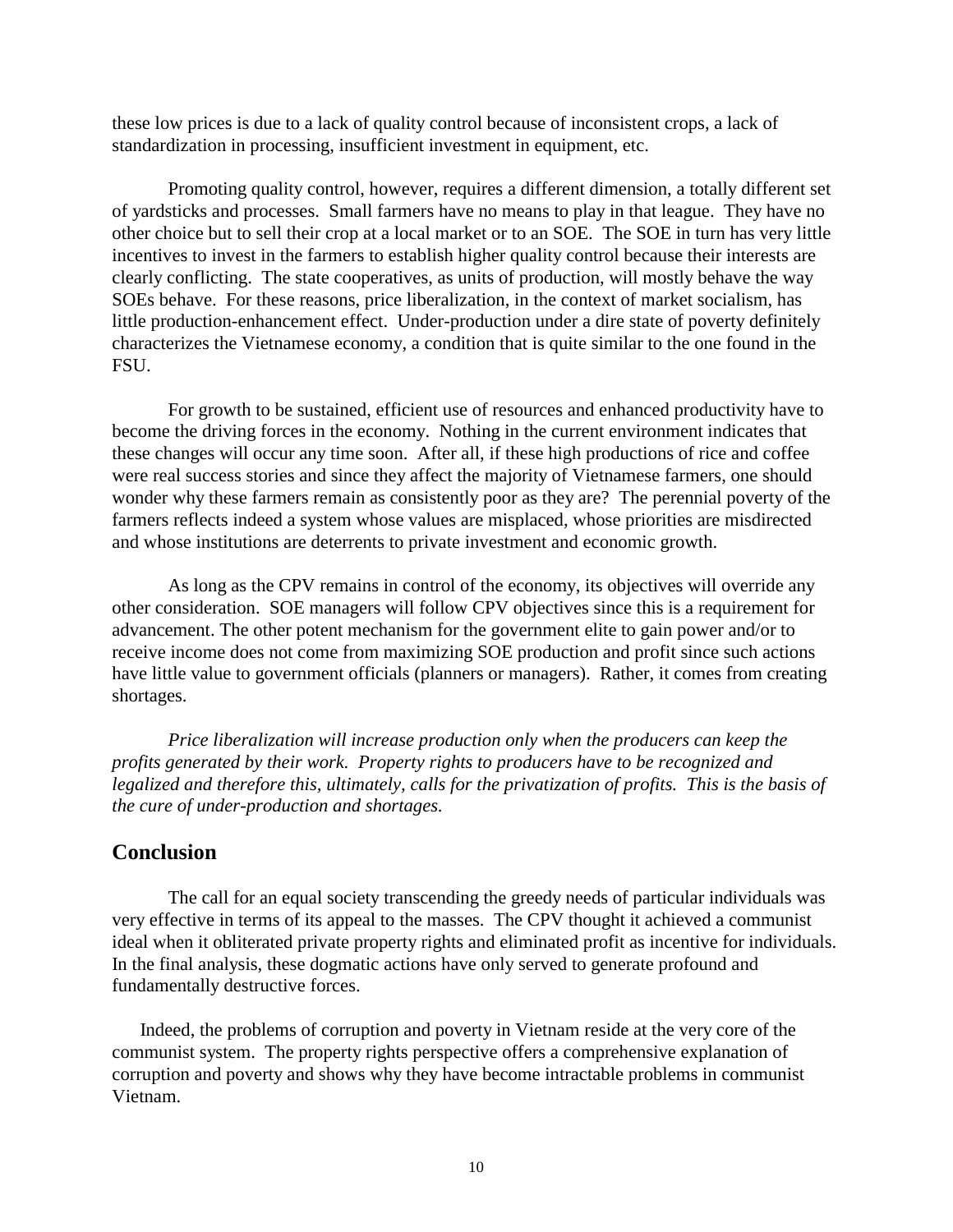Prosperity will necessarily require the population at large to have a stake in society. The central building component of prosperity revolves around a satisfied owner. He would guard society against extreme actions. In that respect, history irrefutably points to a well defined and working system of private property rights as a necessary condition of prosperity. Throughout the history of human kind, there does not exist a single counter-example in whatever shape or form*.*

*Private property rights have to be instituted in Vietnam with the proper institutional supporting framework to render them effective. They are basic rights and represent the clearing of the ground for all subsequent sustainable reforms.* They are needed most where they have been the weakest, at the bottom and base of the social pyramid. The resolution of the farmers' problem lays the foundation for a stable society. The successful agrarian reforms in Japan after 1945, and in Formosa in the early 1950s were the basis of the development of these countries, as we know now. Meaningful agrarian reform in Vietnam has clear and successful examples to draw on. It is now high time for the cry of "land to the tillers" to finally assume its real meaning!

It is useful, as a final note, to gauge the magnitude of the corruption problem in Vietnam. In that regard, an assessment by the International Monetary Fund is quite enlightening. According to Mr. M. Camdessus, the Managing Director of the IMF (13): "the estimates of the present scale of money laundering transactions are almost beyond imagination - 2 to 5 percent of global GDP would probably be a consensus range". Let's clearly note that Mr. Camdessus did not mention any specific country in his address. However, it is very easy to draw a direct link between the money-laundering phenomenon and Vietnam, which has been rated as one the most corrupt countries in the world (14). Simply put, those who take bribes must find safe international havens for their ill-gotten wealth. Vietnam's GDP amounts to about U.S. \$28 billion. Thus, the amount of money laundered from Vietnam should range between U.S. \$560 million and U.S. \$1.4 billion per year. That amount of money laundered is well within the range of the annual budget Vietnam spends on education  $-$  i.e., 3.5 percent of GDP per annum. These money laundering numbers provide a chilling idea on the magnitude of corruption in Vietnam. Chilling as it may be, the laundered money is just the visible part of the corruption phenomenon, the tip of the iceberg.

### **References**

(1) "Vietnam: Dishing the Dung", Faith Keenan, FEER, August 13, 1998.

(2). "Reducing Corruption", World Bank Policy and Research Bulletin, July - September 1997, Volume 8, Number 3.

(3). Carlyle Thayer: ASEAN FOCUS, www.aseanfocus.com

(4), "This Land is Mine", T. Larimer, Time, August 10, 1998.

(5). "Economic Analysis of Property Rights", Yoram Barzel, Cambridge University Press, 2nd Edition

(6). "Dictatorship, Democracy, and Development", M. Olson, American Political Science Review, Vol. 87, No. 3, September 1993.

(7). "Financial Reform and Economic Development in Vietnam", Viet D. Dinh, Law and Policy in International Business, Vol. 28, No. 3, Spring 1997, Georgetown University Law Center.